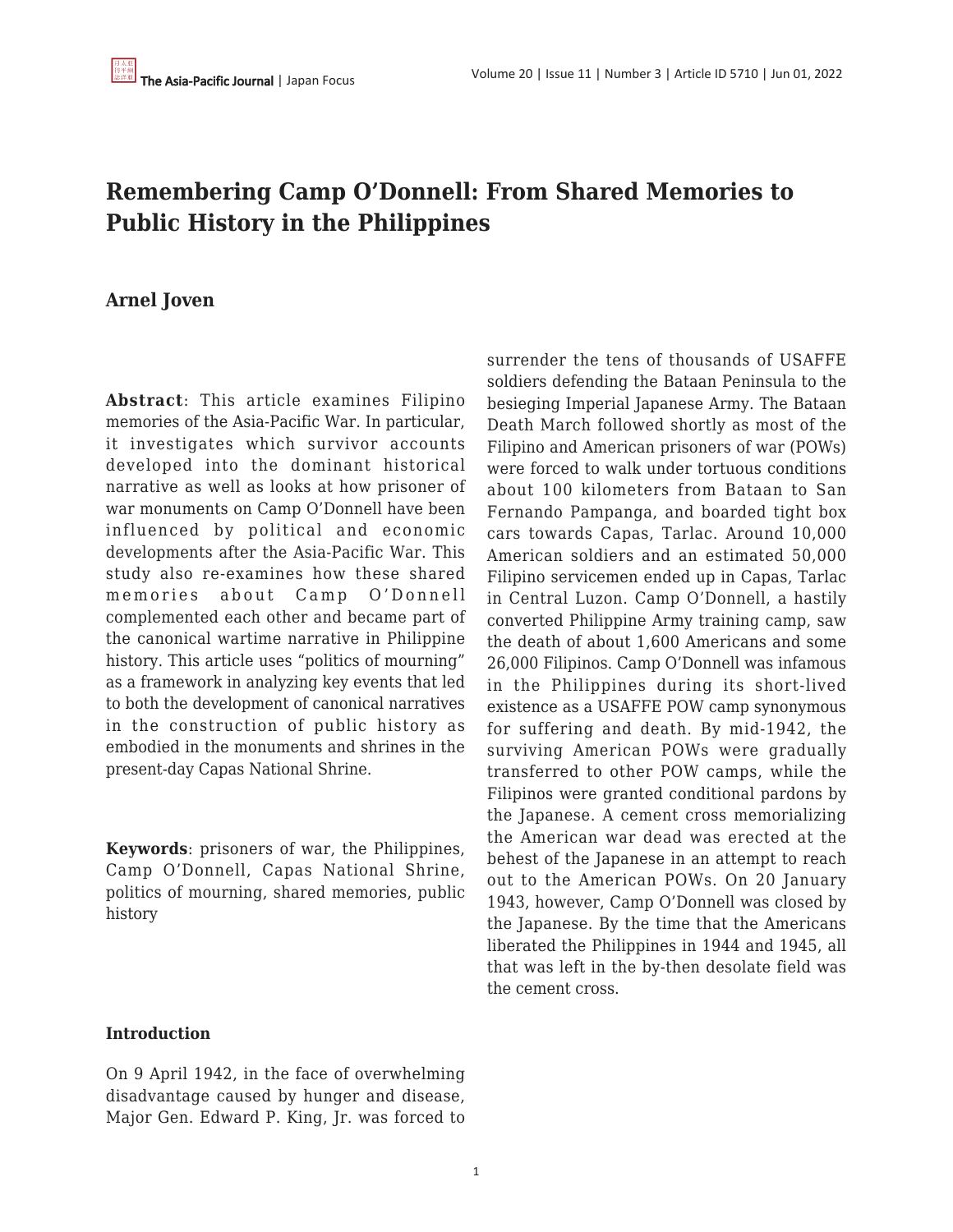



| Figure 1: "Map of the Philippines showing |
|-------------------------------------------|
| the location of Bataan."                  |
| <b>(Wikimedia Commons. Map created by</b> |
| Eugene Alvin Villar, 2003.)               |





This article argues that in the evolution of historical memory of Camp O'Donnell, survivor accounts, consisting of shared memories, promoted a canonical narrative in the Philippines' collective history of the Asia-Pacific War. At the same time, the development of a public history in the form of POW monuments was influenced by political and economic developments during and after the war. Survivor accounts left behind by former POWs and civilians during and after the war developed a common narrative from shared experiences in Camp O'Donnell.

These wartime narratives were necessary to prove that war crimes were in fact committed by the Japanese. During the Manila War Crimes Trial in 1946, these shared memories of the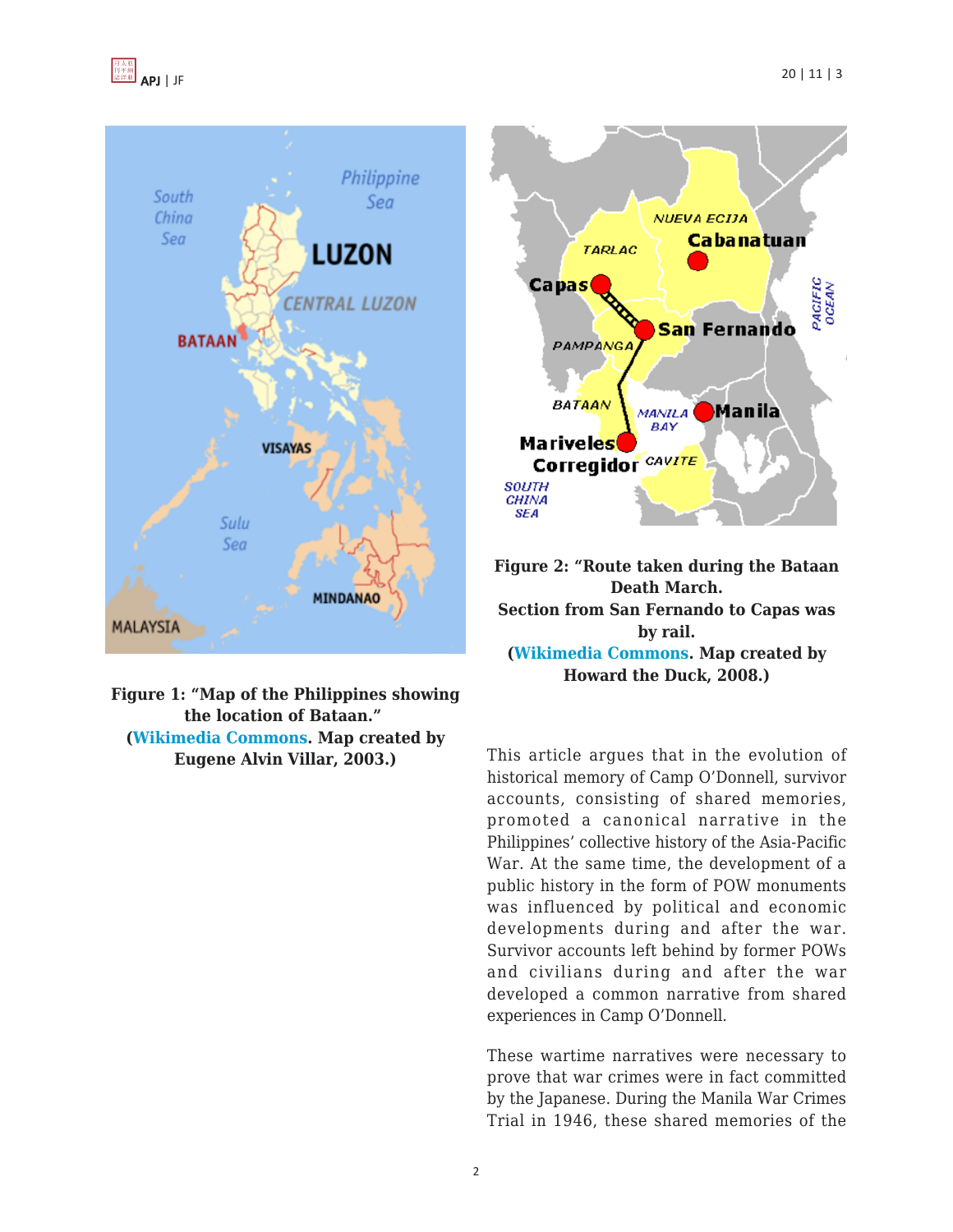

atrocities at Camp O'Donnell were used as evidence to indict Lt. Gen. Honma Masaharu of the Imperial Japanese Army for war crimes. Though individual memories are recalled in hundreds of memoirs, the actual site of Camp O'Donnell has almost disappeared. In most of the published survivor narratives, Camp O'Donnell usually comes third in the wartime narrative beginning with the three-month-long siege of Bataan from January to early April 1942, followed by the Death March. It is only in Col. John E. Olson's O'Donnell: Andersonville of the Pacific (1985) that a detailed narration and study specific to Camp O'Donnell has been published. Olson's "crusade" focused on the retrieval of the original cemented cross monument that lay abandoned in the former POW camp. The monument was successfully brought to the United States in early 1991. Later in 1991, the Capas National Shrine, a secular memorial, was created by the Philippine government, honoring the Filipino-American POWs who died there.

#### **Framework of Analysis: Canonical History as Public History**

The analysis and discussion for this article revolves around shared memories that lead to the development of public histories. However, that process of development is influenced by political and economic forces. In the case of the history of Camp O'Donnell, shared memories are collectively represented by the multitude of survivor accounts. These are classified in this study as (a) insiders, or from the point-of-view of the POWs themselves, and (b) outsiders, or from the reference point of the multitude of civilians directly involved. Individual accounts of wartime survivors have, over the past few decades, been produced and when compared, do corroborate and support each other. These created a shared memory of individual yet common experience.

This study also posits that this shared memory

serves as the basis of public history, in the form of monuments and museums. Ludmilla Jordanova states that public history is "seen or read by large numbers of people and has mostly been designed for a mass audience" (2006, 126). Jordanova goes on to caution that public histories are influenced by politics and business given that the construction of museums and/or monuments are sanctioned by the state and possibly financed by private groups (2006, 137). Public history thus embodies certain "interest" and may be "sponsored by businesses" (2006, 137). In the case of Camp O'Donnell, public history refers to the complex of monuments and museums contained in the present-day Capas National Shrine. Its construction was ordered by the Philippine government in 1991 and it was partly financed by veterans' groups and other organizations. However, this study goes further into addressing the very motivations that led from shared memories to the construction of public history.

The political motivations leading to the 1991 establishment of Capas National Shrine may be explained by the concept "Politics of Mourning." This concept was outlined by Nakano Satoshi and Hayase Shinzō who wrote extensively on war memorials in relation to the historiography of the Japanese occupation of the Philippines. Nakano points out that the Philippines became the first foreign country to host an official, large-scale overseas Japanese Pacific War monument. In December 1973, President Ferdinand E. Marcos ratified the Philippine-Japan Treaty of Friendship, Commerce, and Navigation (Nakano 2003, 338). Earlier that year, on 28 March, the "Memorial for the War Dead" was inaugurated in Caliraya, Laguna (Hayase 2010, 158). Although there has been no Japanese war monument built in Capas since the end of the war, the frenzy of World War II monument construction by American, Filipino, and Japanese groups started during the Martial Law years. On 7 December 1991, Marcos'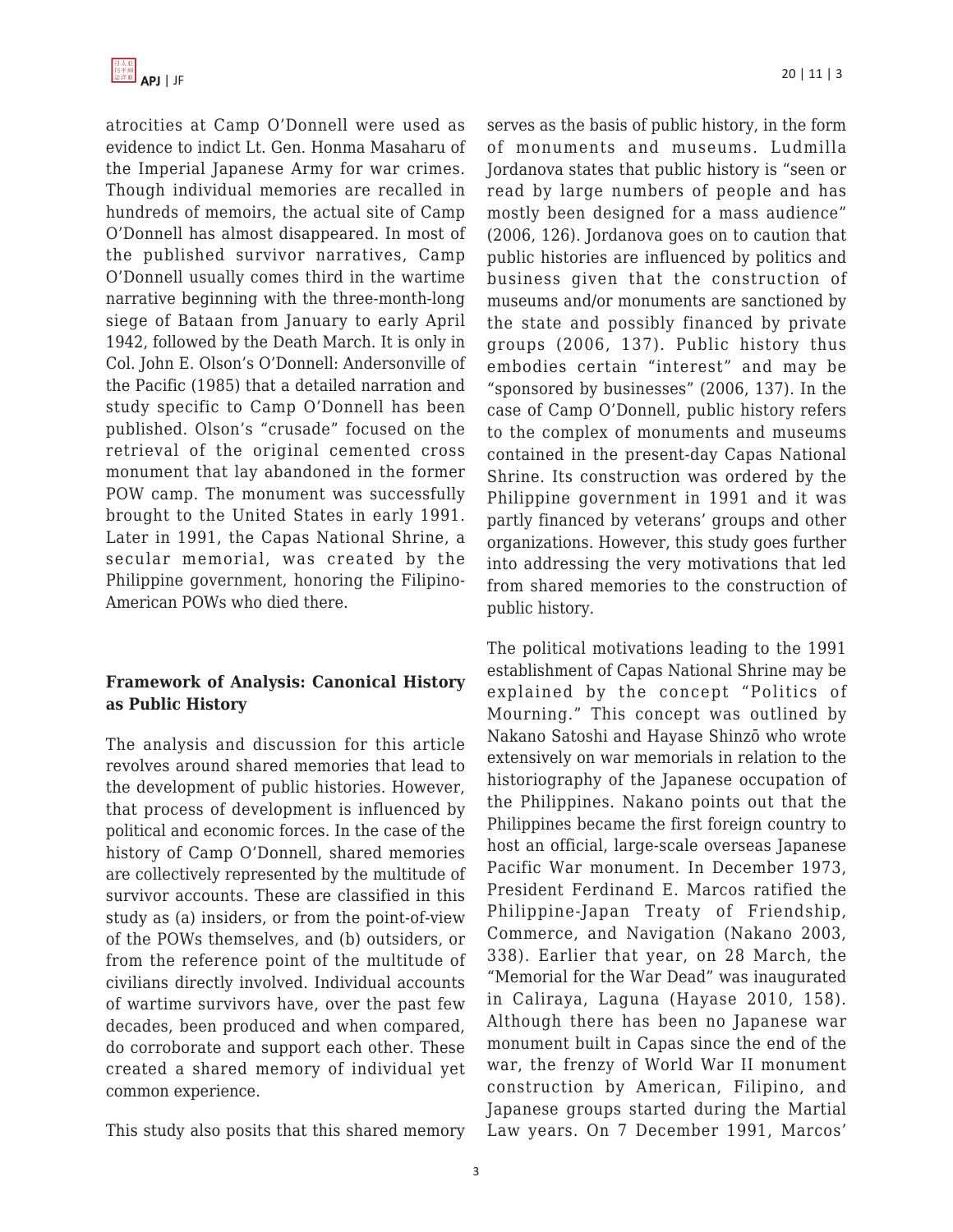successor, President Corazon C. Aquino, through Proclamation No. 842, transformed Camp O'Donnell into a much grander Filipino monument now encompassing present-day Capas National Shrine (Campo 2021).

Whereas the American memorial in present-day Capas is a replica, the entire shrine complex itself was a product of the Philippine government's peace overture to the United States at the height of a growing anti-American sentiment in the Philippines during that period. The POW monuments at the Capas National Shrine were constructed in light of political and economic developments in the late 1980s and early 1990s. To explore this idea further, this study borrows from Nakano Satoshi's framework, "Politics of Mourning," in order to understand the various interests or agenda for which recollections were published or monuments erected (Nakano 2003, 337-376).

This study builds on Nakano and Hayase's arguments in situating the role that reminiscences enshrined in both published accounts and public monuments play in constructing canonical memories. For Camp O'Donnell, the dominant narrative based on American and Filipino survivor accounts has been uncritically accepted as a standard story of unspeakable inhumanity and suffering brought on by Japanese brutality. At the same time, individual accounts catalogue a taxonomy of suffering for the tens of thousands of American and Filipino POWs.

Both Nakano and Hayase posit that the meanings created and evoked by monuments are politically motivated and economically driven to favor the parties that sponsored their construction. Nakano, in his "Politics of Mourning", discusses the political and economic motivations behind the sudden construction boom for Japanese war memorials that started in the Philippines in 1973. He highlights the pressures and opinions ranging from those of Japanese families to those of the Filipinos. The latter initially displayed lukewarm support for what seemed to be an enshrinement of the perpetrators of atrocities during the wartime period. Hayase Shinzō (2010, 145-150) echoes these sentiments in addition to his narration of personal observations and experiences while visiting the Japanese war memorials in the Philippines.

#### **Survey of POW Accounts**

Many American POW accounts about their experiences at Camp O'Donnell have been published, including one from 1944. However, only a few have been produced by Filipino survivors. Nevertheless, American and Filipino POW accounts corroborate each other in regard to the common narratives of Japanese atrocities, disease, and deprivation that led to deaths of tens of thousands of POWs in 1942. In the American accounts, the common denominator is that these accounts are meant to eternalize the memory of their collective suffering as POWs. A corollary to this is the intent to justifiably indict those responsible for the war crimes inflicted on the POWs. The very few existing published Filipino POW accounts equally recall the memories of hardships, albeit from the Filipino side of the camp. The larger number of Filipino accounts, however, were written by civilians who had relatives then incarcerated in Camp O'Donnell.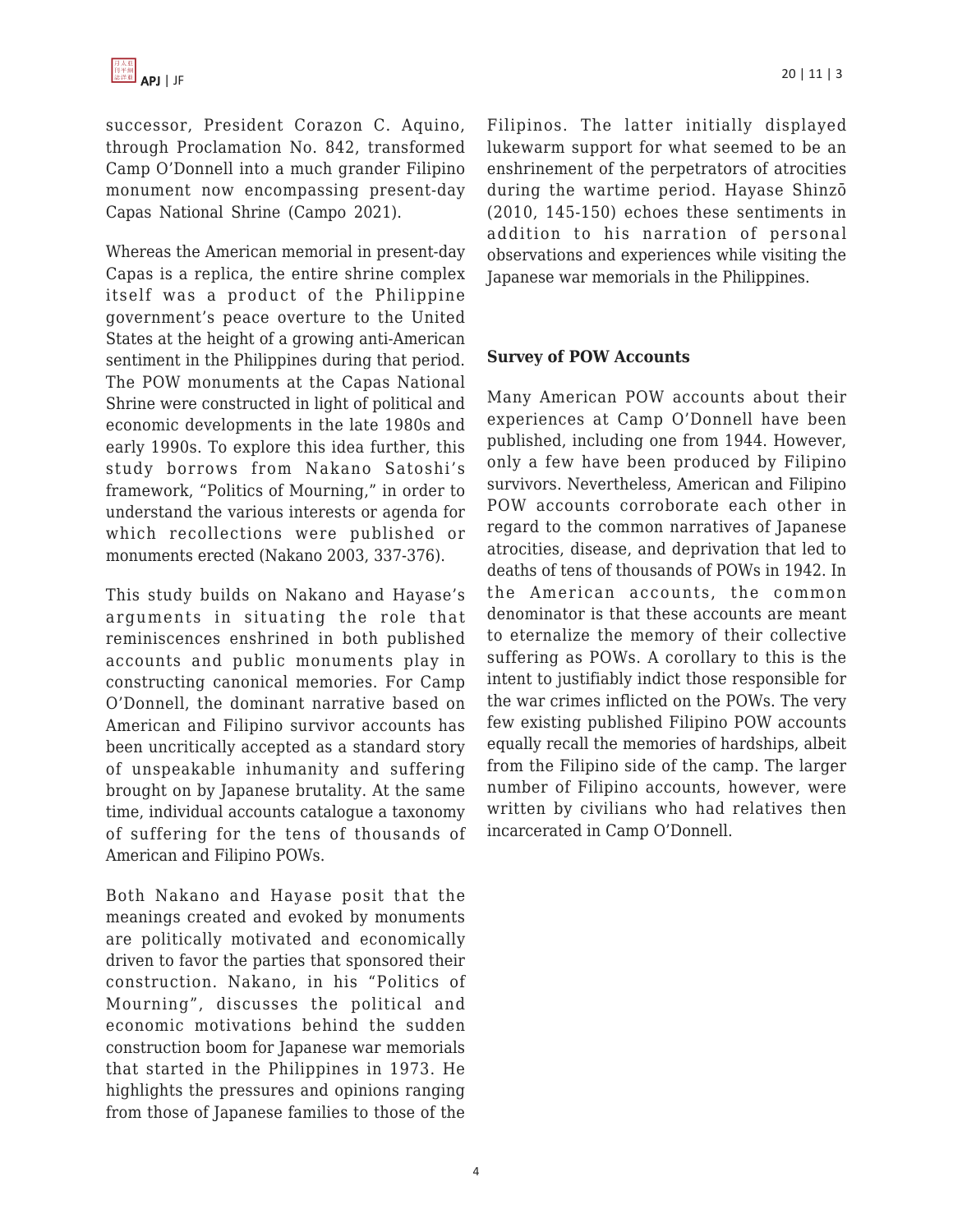



# **Figure 3: "Photograph of Prisoners Along the Bataan Death March." [\(US National Archives](https://catalog.archives.gov/id/532548) (NARA), 532548. Department of Defense, Department of the Navy. General Photograph File of the U.S. Marine Corps, 1927-1981.)**

The earliest known account in the United States that details the horrors of the Bataan Death March and Camp O'Donnell is that of Lt. William E. Dyess, Bataan Death March: A Survivor's Account (1944). Dyess, a US Army Air Force officer was in Camp O'Donnell before being transferred to another POW camp in Davao, Mindanao, from where he managed to successfully escape. Although Dyess was repatriated to the US, he died in late 1943 in a plane crash. His book became the very first account from which the Americans learned of the wartime atrocities committed by the Japanese on POWs in the Philippines (Legarda 2016, 82).

In the aftermath of the American Liberation of the Philippines in 1945 came the depositions of various American former POWs. The Allied Translator and Interpreter Section (ATIS) compiled these collections of sworn statements for use in the war crimes prosecution of the Japanese military leadership. From January to April 1946, two Japanese officers were indicted for war crimes in relation to the inhumane treatment and conditions in O'Donnell POW camp: Lt. Gen. Masaharu Homma and Capt. Yoshio Tsuneyoshi. The latter was the POW camp commandant assigned from the opening of the camp to the POWs, until mid-1942. The ATIS depositions are valuable for historians. The documents detail individual POW experiences of suffering and death in Camp O'Donnell, replete with handwritten notes and diagrams of the camp, among other materials.

Numerous POW accounts were also published in the immediate postwar period. In the existing literature of published POW books, the second first-hand account written by a former Camp O'Donnell inmate was that of Col. Ernest B. Miller, Bataan Uncensored (1949). It must be noted, however, that these POW accounts recount Camp O'Donnell as part of a series that begins with Bataan and ends with the American POWs being transferred from Camp O'Donnell to other POW camps in the Philippines or in Japan. Other accounts end with the American POWs successfully escaping a prison camp and joining or organizing a guerrilla outfit.

Although there are only a few published Filipino POW accounts, these narratives do corroborate and share the trauma of suffering and deprivation suffered by the Americans in their side of Camp O'Donnell. In particular, Lt. Col. Fidel L. Ongpauco's They Refused to Die: True Stories About World War II Heroes in the Philippines, 1941–1945 (1986, 146–235) contains detailed narratives and descriptions of life in Camp O'Donnell from the Filipino POWs' point-of-view. Ongpauco had the materials and the opportunity to draw his observations of camp life. The author managed to successfully preserve his original diagrams and sketches, and later published in 1986 as part of his wartime memoir. Ongpauco's illustrations are significant in the historiography of the POW camp because the available photographs widely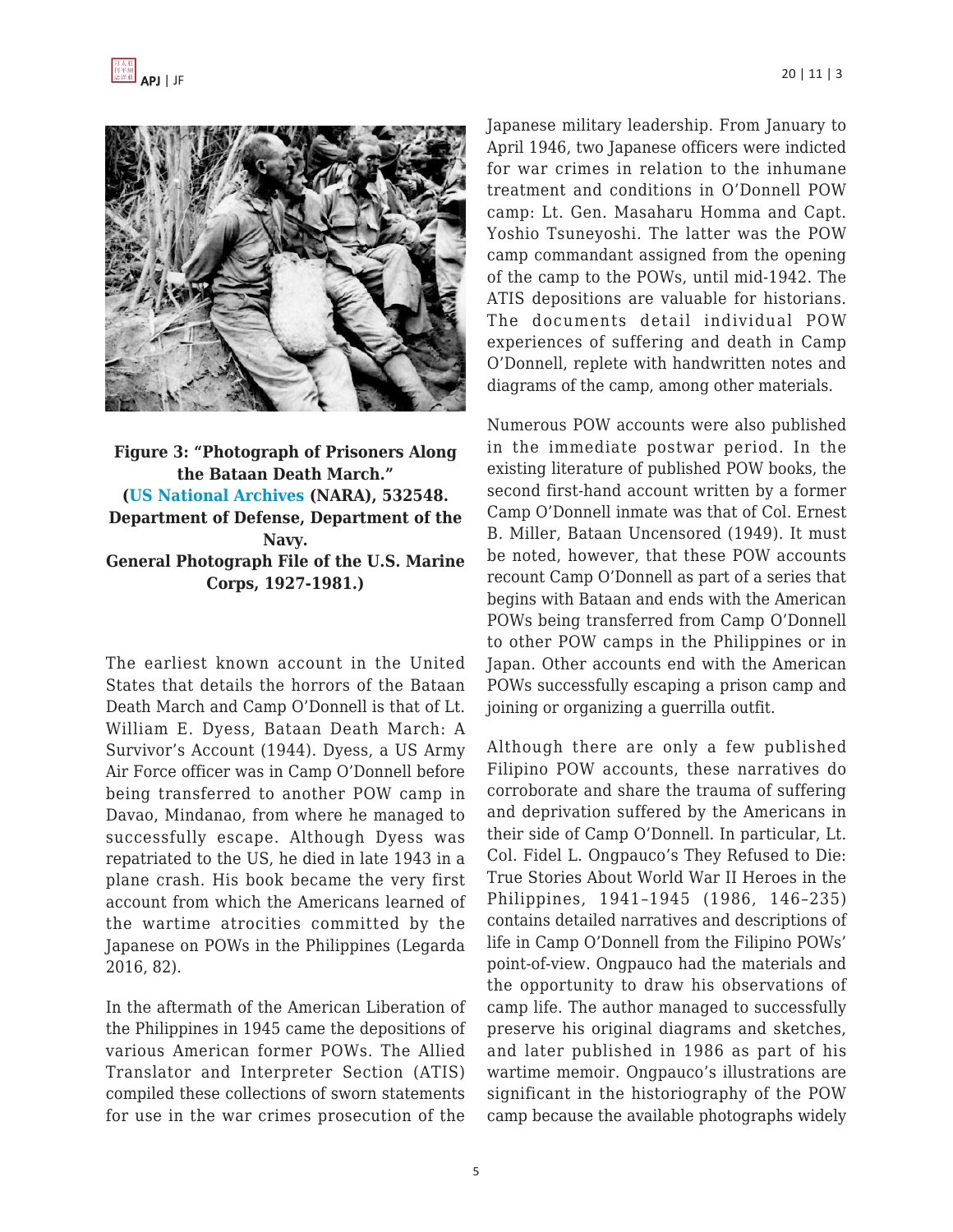

circulated in 1942 were taken by the Japanese for propaganda purposes. Although Japanese photographs show the cheerless American and Filipino POWs in Camp O'Donnell, they do not show the inhumanity suffered inside the camp. For this, Ongpauco's crude illustrations provide a more comprehensive visual companion to the dark vivid narratives detailed by both American and Filipino accounts. For example, in one sketch, Ongpauco depicted a specific Filipino POW, Pvt. Rico Adriano, as having lost his sight due to Vitamin B deficiency. In other sketches, he memorialized other POWs by illustrating their pitiful physical conditions in the camp. Ongpauco's artistic accounts provide a Filipino expression of the narrative of suffering and hardship at Camp O'Donnell.

#### **From Individual Experiences to Shared Memory: POW Accounts**

By bringing together the multitude of individual POW accounts, we can get a firmer grasp on the shared memory and dominant narratives of POW camps. For Camp O'Donnell, the American accounts detail the daily suffering and deprivation that the tens of thousands of POWs endured. Distilled from existing POW accounts, the following are the common elements in the narrative. The Filipino POWs were somewhere between 40,000 to 50,000, while the American POW population was around 10,000. The two lived in separate sections of the camp. US Army officers of general and full colonel ranks lived separately from the other American POWs. The POWs started arriving in batches into Camp O'Donnell on 11 April 1942. All accounts recall the "welcome speech" by the camp commandant.

You are cowards and should have committed suicide as any Japanese soldier would do when facing capture… I only regret that I cannot destroy you all, but the spirit of Bushido forbids such practice. It is only due to the generosity of the Japanese that you are alive. The slightest violation of orders will result in execution. I have already shot many Filipinos in the last week for violation of orders. You are the eternal enemies of Japan. We will fight you and fight you for one hundred years! You will pay for the way the Japanese have been treated by Americans. We will never be friends with the piggish Americans. You have no rank. You will wear no insignia, and you will salute all Japanese regardless of rank. (McManus 1965, 232–233, see also, Boyt 2004, 142; Dyess 1944, 99-100; Cross 2006, 112-113).

POWs were billeted to different huts and makeshift shanties where they were free to roam within their assigned areas in the camp. Food was rationed by the Japanese and consisted of meagre amounts of dirty rice gruel. Filipino POWs were, however, able to partly improve their diet through food brought in by an authorized relative/s. The local residents as well as the relatives of the Filipino POWs made innumerable attempts to bring in or otherwise smuggle food and medicines into the camp. The Americans' chances for survival increased if they could afford the food and other supplies successfully smuggled and secretly sold by the Japanese into the camp (Dyess 1944, 105-106). Initially, there were only two water spigots in the entirety of the camp to supply water for the tens of thousands of POWs. Many POWs suffered from severe dehydration because of this. Afterwards, water details were organized daily to procure water from the nearby O'Donnell River.

From their campaign in Bataan and during the Death March, many of the POWs contracted malaria and/or dysentery. Combined with malnutrition, almost 1,600 Americans and about 20,000 Filipinos died in Camp O'Donnell. The daily death rate from malaria and dysentery was staggering. The only camp hospital, dubbed as the "Zero Ward," was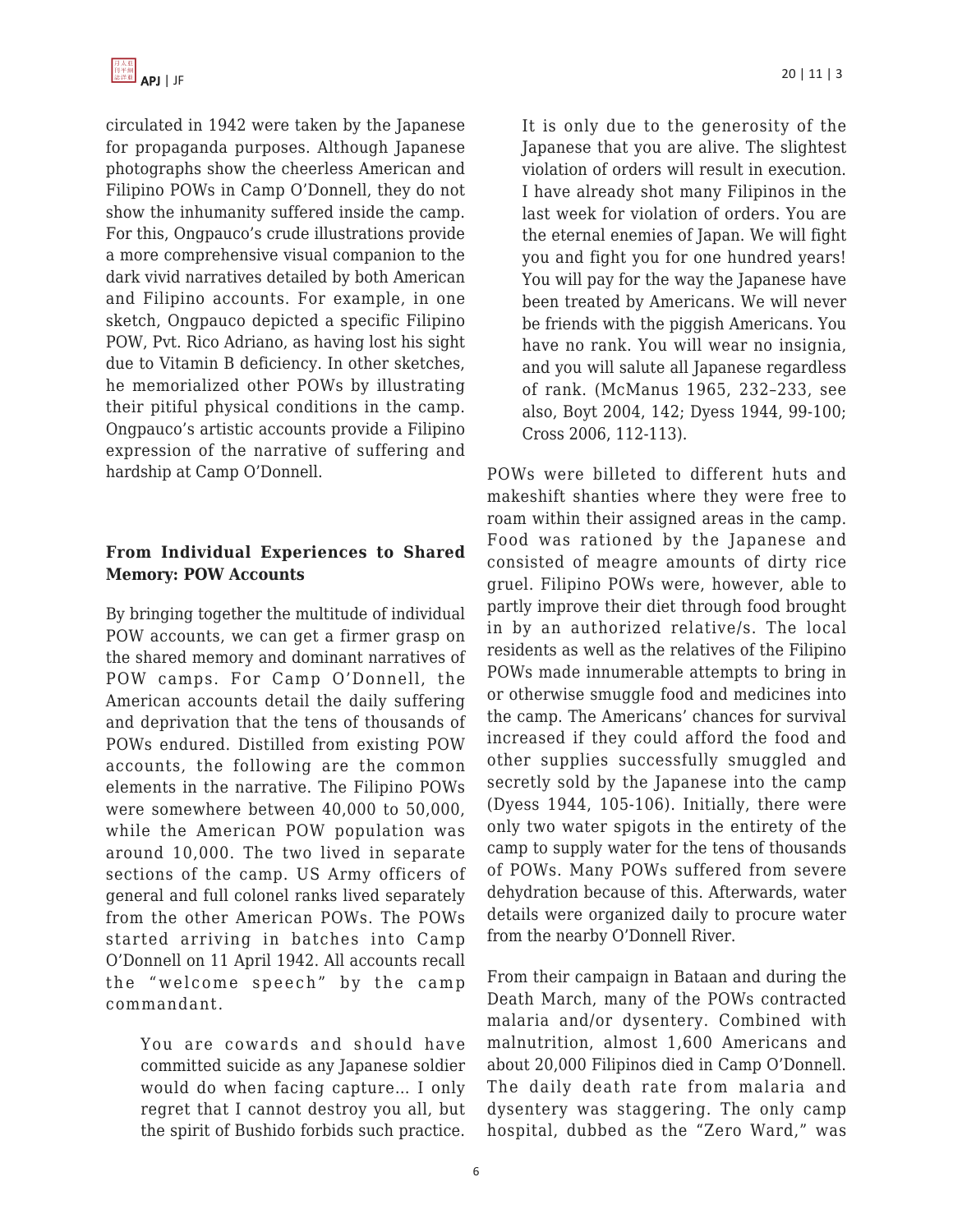considered a place to die rather than a hospital (Sneddon 1999, 67). Despite the best efforts of the camp's American and Filipino military doctors who were also POWs, they were unable to help the malaria and dysentery sufferers. Quinine for malaria and the sulfa drugs for dysentery already disappeared as early as the Bataan campaign. Instead, dysentery patients were given boiled guava leaves, but with varying results, to relieve them of symptoms.



**Figure 4: "Photograph of American Prisoners Using Improvised Litters to Carry Comrades." [\(US National Archives](https://catalog.archives.gov/id/535564) (NARA), 535564. Office for Emergency Management, Office of War Information. Photographs of the Allies and Axis, 1942-1945.)**

Filipino accounts, for their part, not only corroborate, but also support the American POW narratives. Both Americans and Filipinos shared individual experiences and memories of hardships inside the camp. However, unlike the grim accounts narrated by the American POWs, Filipino recollections, though recognizing the sheer inhumanity inside the camp, present an initially upbeat and optimistic view of POW camp life. Even Fidel L. Ongpauco's account seems to be more jovial and trivial at first, presenting an initially ironic optimism in the otherwise hopeless conditions inside the camp (Ongpauco 1982, 127). However, Ongpauco's sketch-filled account gradually descends into grimmer and somber tones as the weeks and months progressed and the death toll rose significantly. For all the POWs, Camp O'Donnell was "Camp O'Death" (Tenney 2000, 65).

American and Filipino POWs shared similar narratives of traumatic experiences. Both suffered harsh treatment from the Japanese and both shared experiences of deprivation and disease inside the camp. Yet, the main difference between the American and Filipino POWs was the latter's access to family, relatives, and friends. The Filipino POWs' ties and familiarity with the local community created for them a stronger sense of hope for survival. Within a few weeks inside the camp, the Filipino POWs received letters, messages, and parcels from their families and relatives. Many of their relatives managed to reach the vicinity and crowded the gates to the camp (Pestaño-Jacinto 2010, 49-50). The American POWs however had to rely on themselves and whatever they could get from the Red Cross parcels and other means to survive. By mid-1942, the Japanese gradually released all the surviving Filipino POWs. While the Filipino POWs gained their freedom by mid-1942, the American POWs were transferred to other equally harsh POW camps in the Philippines and Japan for the duration of the war.

In all the POW accounts, whether by American or Filipino survivors, narratives of hardship and deprivation are fully discussed and detailed. Condensed, these constitute the shared memory of the POW survivors. The standard canonical narrative which emerges from the existing survivor accounts details war crimes committed by the Japanese from Bataan all the way to the POW camp in 1942. This shared memory from Bataan to O'Donnell became the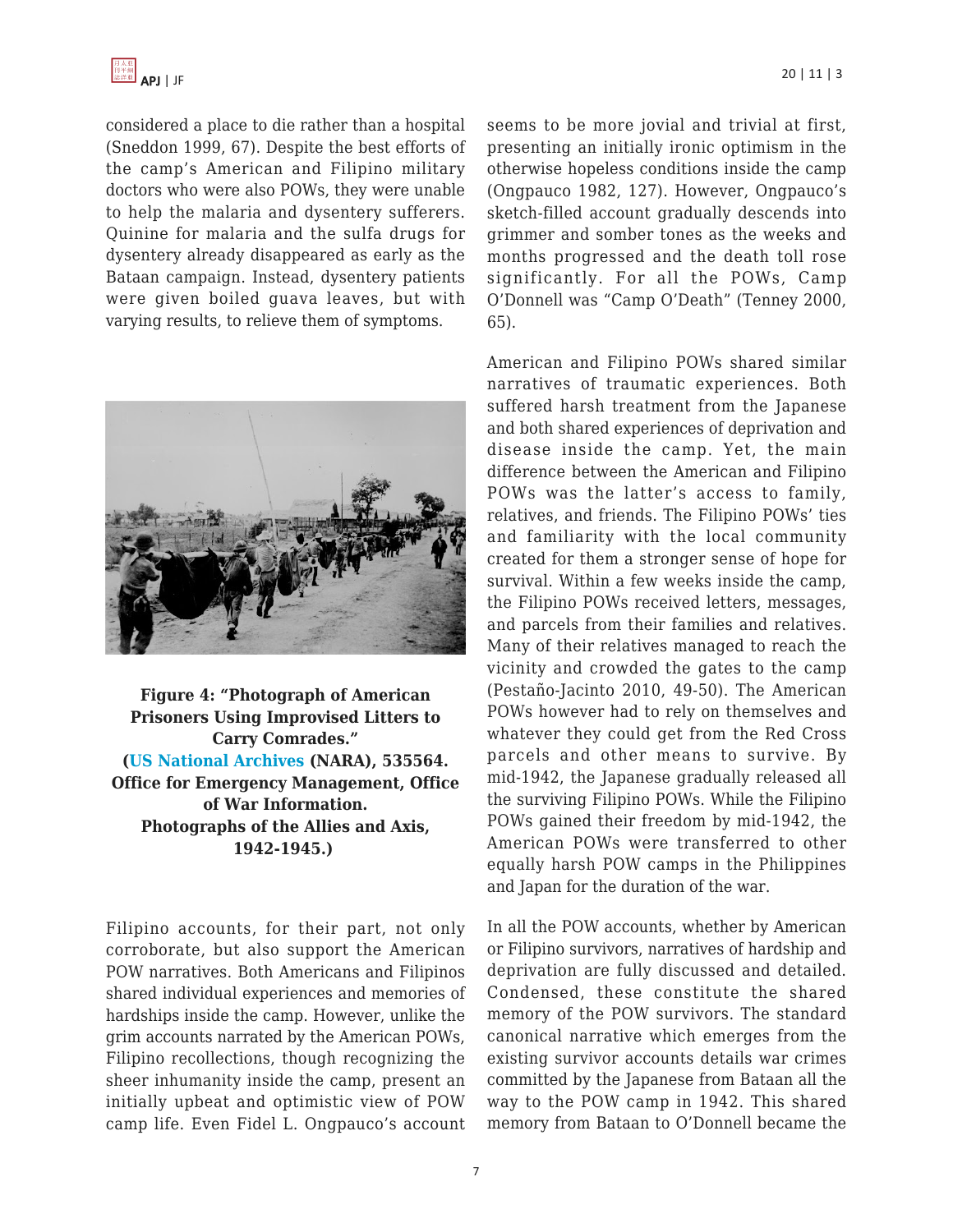unspoken foundation that defined US-Philippine military defense relations in the decades following the end of the war in 1945.

### **Complementing Shared Memories: Civilian Accounts**

Apart from POW accounts, a good number of civilian narratives also emerged after the war in the form of published memoirs and diaries, complementing the shared memory of Camp O'Donnell (Lichauco 1997, 36-39; Pestaño-Jacinto 2010, 44-51). The majority of wartime civilian accounts that mention the camp ordeal are those of relatives of Filipino POWs who happened to be incarcerated there in 1942. The significance of this genre of accounts is that it gives an alternative perspective from those of the POW or "insider" accounts. It must be taken into consideration that while the Americans were literally isolated in 1942 in a POW camp in the Philippines, thousands of kilometers away from their homeland, Filipinos were in closer proximity to their families. Although Filipino POWs hailed from various islands all over the Philippines, many were also from Manila and other parts of Luzon Island. Regardless of where the Filipino POWs were originally from, this meant that one way or another, their relatives would try to contact them no matter how difficult it seemed at that time.

Camp O'Donnell became a secular pilgrimage site akin to Catholic religious pilgrimage sites such as the Cathedral of Antipolo (Nieva 1997, 129). Instead of seeking spirituality however, Filipinos sought proof-of-life of their relatives. Filipino civilians conceived of ingenious ways and means to alleviate the hunger, thirst, and illnesses affecting the camp population. In Memoirs and Diaries of Felipe Buencamino III, 1941–1944, Lt. Felipe Buencamino III (2003, 134) narrates and describes how prominent families from Manila used their wealth and connections to save their relatives from the Death March and Camp O'Donnell. Such efforts were met with varying success. Some Filipino POWs had wealthy parents or relatives who bargained with the Japanese for their immediate release. Although it was considered shameful for them to desert their suffering compatriots, an untold number of early releases of Filipino POWs were made possible by elite families who contacted and negotiated with high-ranking Japanese officials or Filipino officials collaborating with the Japanese.

As for the less fortunate Filipino POWs, survival or release from Camp O'Donnell was made possible through various layers of negotiations with local public officials (Ongpauco 1986, 233). Filipino accounts mention hundreds of relatives flocking outside the gates of the POW camp in a futile attempt to bring in food and medicine to them. These attempts were met with varying levels of success. Anecdotes abound of people who woefully failed to contact their relatives inside the camp and ended up giving away food and supplies to any random POW inside the camp (Pestaño-Jacinto 2010, 51).

Outside the gates of the POW camp, numerous groups from Manila gathered to extend their assistance to help the POWs. "They would not rot like pigs in Capas" was the desperate cry of the Filipino POWs and their relatives (Pestaño-Jacinto 2010, 46). Civilian institutions from Manila such as the Philippine Red Cross and the Archdiocese of Manila sent trucks and representatives with supplies and physicians to try to help those in Camp O'Donnell. Prominent women such as Josefa Llanes Escoda and Lulu Reyes organized teams from Manila to try to bring in aid to Capas (Legarda 2003, 91; de Veyra 1991, 75). Unfortunately, most of the care packages sent to Camp O'Donnell by the aid agencies from Manila were never received by the POWs (de Veyra 1991, 75). According to an American POW account: "Red Cross food parcels as well as medical supplies were stashed away and never given out, delayed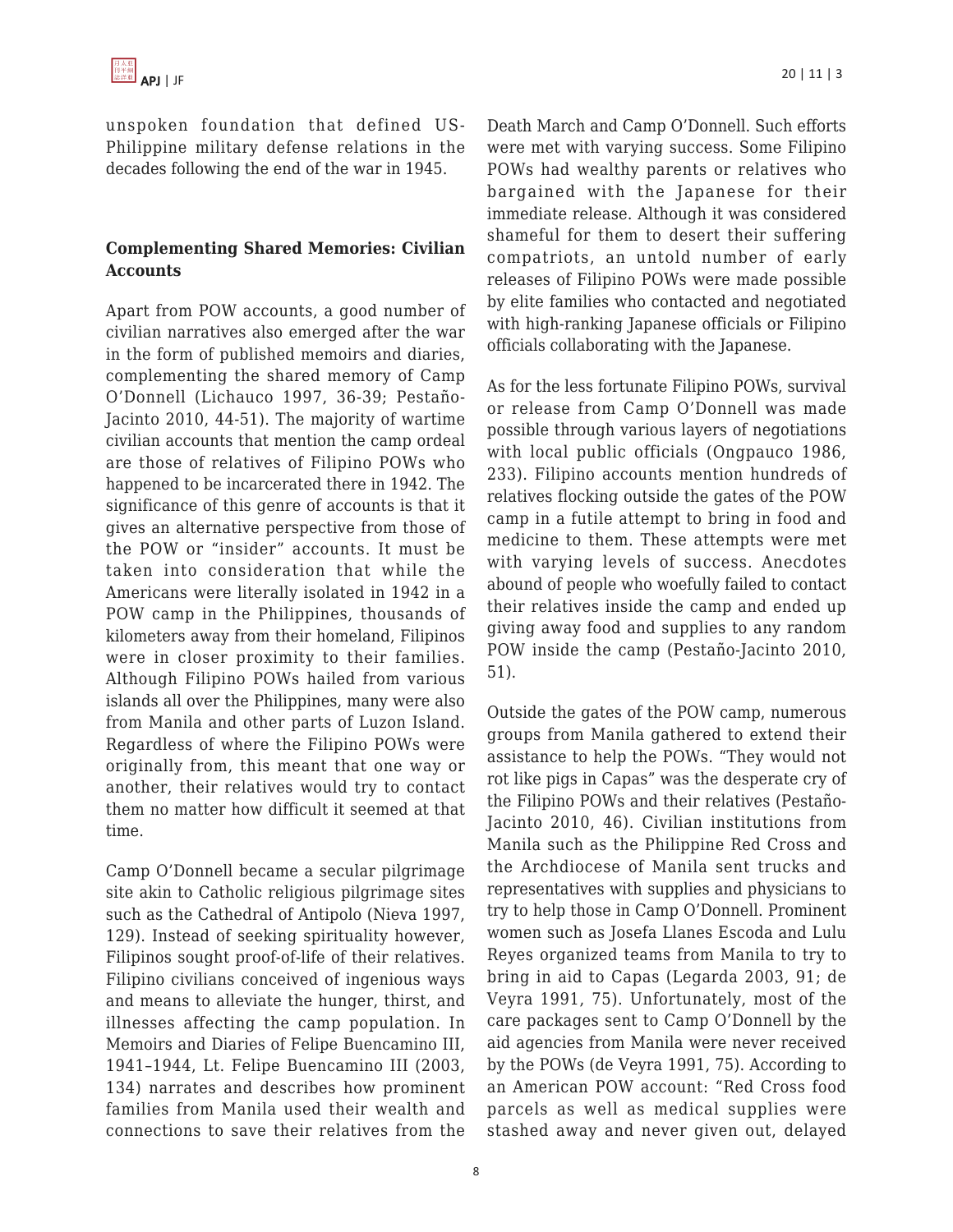issue, and then gave out very small amounts at a time. Had all parcels been delivered to the POWs as intended, the extent of starvation in captivity would have been lessened appreciably" (Noell n.d., 53).

The official reason for blocking the care packages stemmed from Japanese Army propaganda which said that it was an insult to the Emperor for the Imperial Army to accept outside aid from civilians (Olson 1985, 40; Tsuneyoshi 1945). Despite these setbacks, families of the prisoners and welfare groups continued to persist in bringing medicines, canned goods, and even toiletries into the camp. The guards made them deposit the relief goods at the gate, promising that they would be delivered to the intended beneficiaries. However, accounts indicate that the Japanese took most of these for themselves and only a portion reached the POWs (Legarda 2003, 91). Through the Philippine Red Cross, many care packages were sent, some were allowed into the camp gates, and almost all were ransacked by the Japanese (Noell n.d., 55).

Even the persistence of medical volunteers was met with the brutality of the Japanese guards and their commandant at the gates of O'Donnell. One of the Red Cross physicians, Romeo Y. Atienza was badly beaten up after he failed to bow before the Japanese camp sentries (Atienza 1946). Oscar Jacinto, a surgeon and his team from Malate, Manila however, successfully gained entry into the camp by claiming that they were there to provide medicine to the ailing commandant and were eventually permitted to administer injections to POWs (Pestaño-Jacinto 2010, 42). Most of the civilians outside the camp gates persistently waited. Whenever the gates opened, civilians flocked to the POWs to give them whatever food and medicine they could provide (Ibid., 44). Americans were equally treated with generosity (Poweleit 1975, 67). Through these efforts, many of the POWs managed to survive their ordeal, despite the seemingly insurmountable odds against them.

The plight of the POWs also became part of the shared historical memory of the local population of Tarlac Province where Camp O'Donnell is located. According to accounts, the local people rendered assistance to the POWs while they were on the way to the POW camp in April 1942 by providing them food or helping them escape (Buencamino 2003, 134; Gloria 1978, 93; Ingle 1981, 12608; Olson 1985, 27–28). Accounts also point to invaluable aid provided by prominent local officials and businessmen in sending food, medicine, disinfectants, and other supplies into the camp (Castro, Salak, and Bonifacio 1953; Cojuangco 1997, 220; Olson 1985, 40; Ongpauco 1986, 157; Raventos 1981, 223–224).

With the presence of tens of thousands of POWs, Camp O'Donnell was transformed from a remote military installation to an integral part of the local community's shared memory. Community members and public officials became active participants in the drama unfolding in their neighborhood stirred up by the tens of thousands of POWs, the Japanese, and innumerable civilians flocking the camp's gates throughout 1942. In the shared memory of the Capas residents, Camp O'Donnell became part of the community's local history.

Overall, the civilian accounts – the POWs' relatives, private organizations, and the local population – do support the POWs' canonical narratives inside Camp O'Donnell. Similar to the POW accounts, all of the civilian narratives also share in the common memory of a humanitarian crisis and indict the Japanese for what can only be understood as war crimes.

#### **Olson's "Crusade": A Politics of Mourning**

If survivor accounts constitute shared memory among the the former POWs, war monuments represent public histories of the Asia-Pacific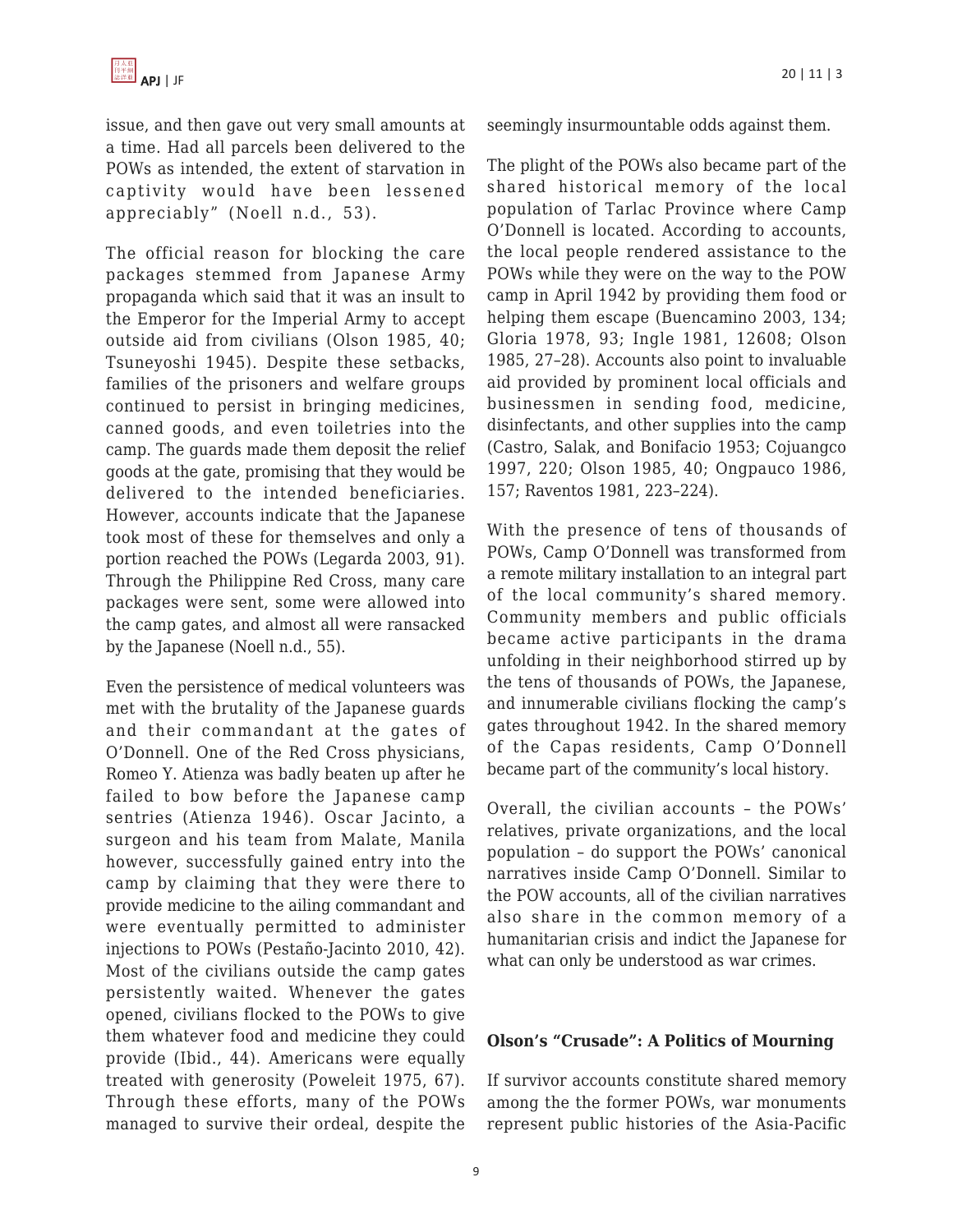

War. Monument construction to honor the Camp O'Donnell POW war dead began as early as 1942. The development of a public history, however, was not devoid of political influences, even in 1942. Col. John E. Olson's O'Donnell: Andersonville of the Pacific (1985, 236–238) specifically recounts the existence of an American monument and reprints a previously published article, "A Sack of Cement". According to Olson's narrative, which became the standard narrative for the monument, the Japanese themselves provided the cement and commanded the Americans to build a monument for their war dead.

On one particularly hot and miserable day in late June 1942, the Japanese supply sergeant, nicknamed "Banjo Eyes" by the American prisoners, unceremoniously gave the American supply officer a "presento" [sic] of one sack of cement. Without providing any other directions or instructions, the Japanese supply sergeant simply stated "Now, courtesy of Imperial Japanese Army, you make shrine for men who die." (National Park Service 2017).

The result was a monument composed of a cross and a base, with a dedication "IN MEMORY OF THE AMERICAN DEAD/ O'DONNELL WAR PERSONNEL ENCLOSURE/ 1942," and the words "OMNIA PRO PATRIA" (Ibid.). A famous 1945 photograph of Gen. Douglas MacArthur reverently standing before the American monument has been widely circulated. Apart from these references to the American monument, there is no other mention of it in war crimes records or other documents.



**Figure 5: "The Camp O'Donnell WW II American POW Grave Memorial Cross (1942). Located at the U.S. Naval Radio Station, Tarlac, Republic of the Philippines." ([Wikimedia Commons.](https://commons.wikimedia.org/wiki/File:CampODonnellPOWMemorialCross.jpg) Photograph by Richard K, Cole, Jr, 1985.)**

However, a short documentary video has been produced by filmmaker Richard Randolph "Randy" Olson summarizing the struggle that his father, John E. Olson, undertook to bring the monument to the United States (Olson, 2020). According to the video, "The Sack of Cement Cross: John Olson's Last Military Campaign," John E. Olson visited the site of Camp O'Donnell twenty years after the war. He was appalled that the site of Camp O'Donnell had become nothing more than a grassland marked only by the lone cross monument. In the following decades, Olson petitioned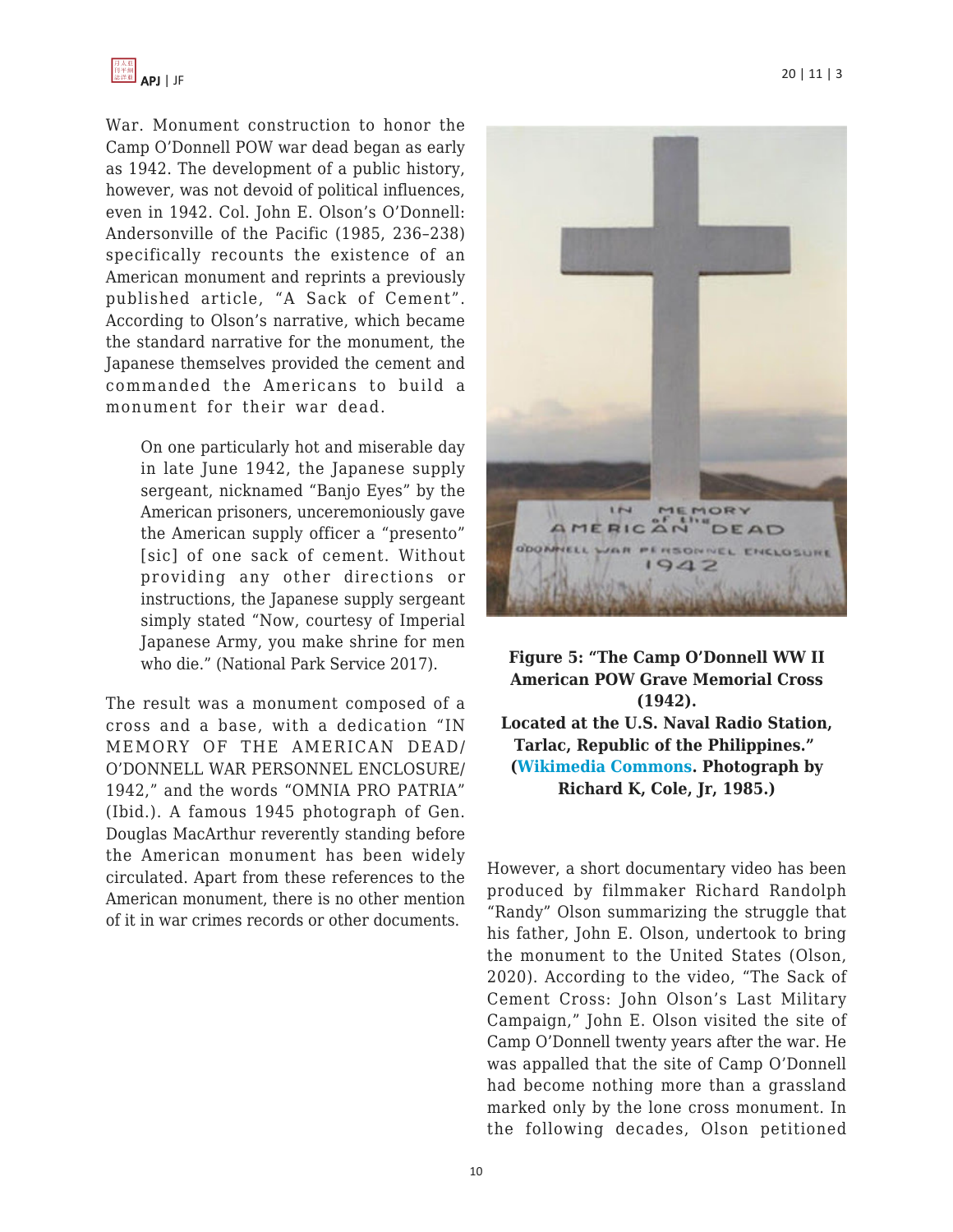numerous American and Filipino politicians, as well as various interest groups in his bid to relocate the monument to the United States, but to no avail. The video mentions that Olson finally decided to organize a unit of Navy SEALs and succeeded in taking the monument out of the Philippines, just in time, as Mt. Pinatubo in nearby Zambales Province erupted and devastated the entire region in 1991.

Why did John E. Olson undertake a crusade to bring the monument into the United States, when he could have just left it there marking the historical site of Camp O'Donnell? Was it because it was an American monument? After all, the remains of the American dead at Camp O'Donnell were reburied after the war in a military cemetery near Manila. Nevertheless, the American POW monument represented official public memory, at least for the American veterans. Utilizing Nakano's "Politics of Mourning," it is necessary to understand the political conditions of the 1980s and early 1990s specific to US-Philippine Relations. By the mid-1980s, the Filipino view of the Americans was at an all-time low in the aftermath of the EDSA People Power Revolution that toppled the Marcos dictatorship in 1986. Many Filipinos viewed Marcos as an American puppet and after the peaceful revolution, there was a very strong nationalist sentiment under the Aquino administration that sought to remove American interests in the Philippines. On 16 September 1991, the Philippine Senate rejected the American bid to renew the lease for the US naval bases in Subic Bay and Clark Airfield (Shenon, 1991). There was popular anti-US sentiment as Filipino nationalist and leftist political groups condemned American presence in the Philippines as imperialistic. This served both as motivation, and ironically, the go-signal for Olson's plan to succeed in 1991. The monument which was built by the American POWs in 1942 is now at the National Prisoners of War Museum in Andersonville, Georgia.

Olson's crusade represents the Americans' desire to preserve the then only existing public monument to the history of Camp O'Donnell. Given political developments in the late 1980s and early 1990s leading to the closure of the US Naval bases in the Philippines, Olson and the American war veterans decided to rescue their public history from abandonment and oblivion. However, an irony in the saga of the Olson crusade is that the same Philippine government started the revitalization of the Camp O'Donnell historical site when President Aquino created the Capas National Shrine in December 1991. In effect, the entire area, though affected by the Mt. Pinatubo eruption, was cordoned off as a historical site, which effectively protected both Filipino and American historical places of interest in the area.

# **From Politics of Mourning to Public History: Capas National Shrine**

Whereas the American shrine became the only notable concrete structure that remained to mark the American war dead in Camp O'Donnell after 1942, there were legal precedents for the remembrance of the Filipino war dead as early as 1943. Despite possible Japanese retribution, local officials sought official public recognition for the Filipino soldiers who fought in Bataan and were buried in the vicinity of Camp O'Donnell. Under the sponsorship of Assemblyman Sergio L. Aquino, Act Number 10, "An Act declaring 'Libingang Pambansa' (National Cemetery) a portion of the concentration camp of Filipino POWs in barrio O'Donnell, municipality of Capas, province of Tarlac, and appropriating funds therefor. (B. No. 11)" was enacted into law by the National Assembly in 1943 (Agoncillo 2001, 949). Unfortunately, the only surviving evidence of an actual marker constructed in the Filipino area of Camp O'Donnell to identify its status as a national cemetery was constructed after the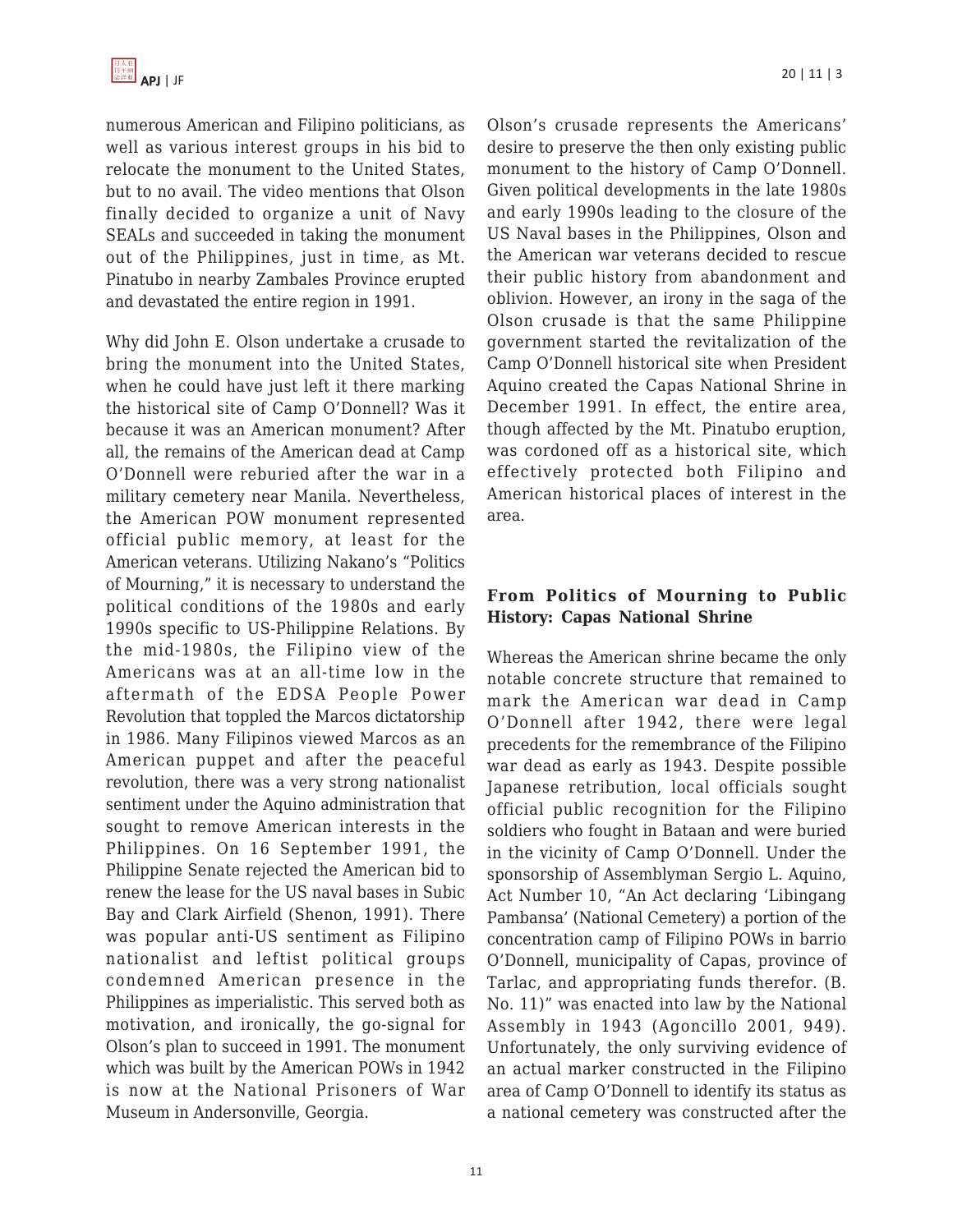war. Nonetheless, the 1943 Law provided the legal precedent for the transformation of the area into a protected historical site.

The problem was that this law did not do much to officially memorialize Camp O'Donnell as it was completely abandoned by the Japanese until the end of the war. Immediately after the war, the United States Air Force took over the reservation, but the area remained abandoned and forgotten. In 1956, the then governor of Tarlac Province, Benigno Aquino, Jr., commissioned the construction of a Death March monument supposedly to commemorate its terminus at Capas. Many consider the monument to be a tourist marker rather than an historical monument. Worse, the monument, built in the shape of an inverted V-shape was placed in the town of Bamban along the MacArthur highway – nowhere near the actual site of Camp O'Donnell.

April 9 has always been an annual holiday, Araw ng Kagitingan or Day of Valor, commemorating the Fall of Bataan. Most, if not all, the state functions used to take place exclusively in Bataan and were well-attended by Filipino and American veterans. Until 1991, no official state-sanctioned commemoration took place in the vicinity of Camp O'Donnell. In 1978, however, things changed when the Japanese were finally allowed to participate in the annual Bataan Day commemoration activities (Hayase 2010, 162). Five years earlier, the Japanese were allowed to start building their monuments for their own war dead in the Philippines. A competition between the families of the Japanese war dead and the American veterans' associations for monument construction thus began.

The Americans were well-organized long before the advent of Marcos-era Japanese interests. American veterans groups were organized almost immediately after the war. Two of the well-known associations are the Battling Bastards of Bataan (BBB) and the American Defenders of Bataan and Corregidor (ADBC). Both have been active in the development and maintenance of the Bataan memorial shrine and the Corregidor islands as historical sites. These veteran associations, along with their Filipino counterparts, organized under the Philippine Veterans Affairs Office (PVAO) have always been active in maintaining the memory of Bataan and the Death March through civic activities and Bataan Day memorials. Despite the vibrant veterans' activities and projects, however, Camp O'Donnell continued to remain an abandoned grassland until the 1990s.

In the wake of the American withdrawal of its naval bases from the Philippines in 1991, there were frenzied attempts on the part of the Cory Aquino administration to maintain close relations with the United States. After all, President Aquino was saved by the US Navy from military coup attempts in 1989. In return, she strongly opposed the removal of the US naval bases. After having failed, she instead focused on salvaging whatever remaining ties the Philippines had with the United States. On 7 December 1991, President Aquino created the Capas National Shrine through Proclamation No. 842, s. 1991: Reserving for National Shrine Purposes to be known as "Capas National Shrine" a Certain Portion of Clark Air Base Military Reservation Located in the Municipality of Capas, Province of Tarlac, Island of Luzon (Aquino, 1991). Months earlier, Olson and his Navy SEALs succeeded in spiriting away the only monument in existence then in Camp O'Donnell, to the United States (Olson, 2020). Although the Mt. Pinatubo eruption diverted public attention, it was undeniably an embarrassment for the Philippine government to fail to preserve historical sites from abandonment and destruction. As such, the new Capas National Shrine was to be constructed and maintained by the Philippine government.

After years of lukewarm interest, the Philippine government finally turned its attention to the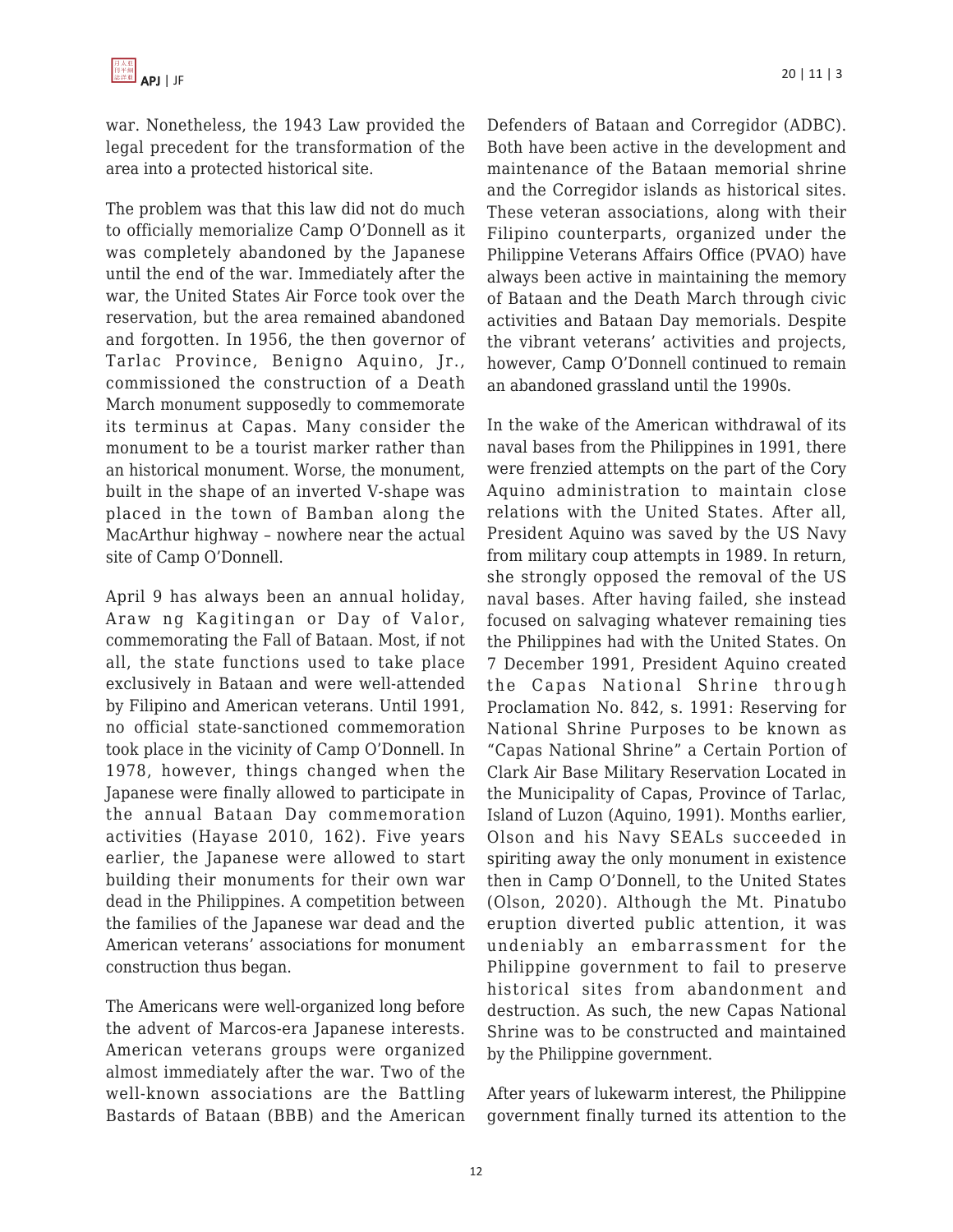

decaying state of the Camp O'Donnell site. This may be interpreted as the Cory Aquino administration's desire to revive and rehabilitate US-Philippine Relations by reconstructing and developing Camp O'Donnell as a public history shared by both Filipinos and Americans.



**Figure 6: Capas National Shrine. ([Wikimedia Commons.](https://commons.wikimedia.org/wiki/File:CapasNationalShrine11abcdjf4316_12.JPG) Photograph by Ramon F. Velasquez, 11 April 2013.)**

On 9 April 2003 came the inauguration of the obelisk marking the center point of the Camp O'Donnell historical park site. According to the official online brochure, Capas National Shrine is comprised of 54 hectares of state-protected parkland, 35 of which were planted with 31,000 trees, each representing one of those who died there in 1942. The 70-meter obelisk is surrounded by black marble walls containing the engraved names of the Filipinos who died in Camp O'Donnell. A museum and a reconstructed 1942-era Camp O'Donnell also complement the historical complex. Several meters away is a replica of the American cross monument with a white marble wall behind it containing the names of the Americans who died there. The BBB commissioned the revitalized American monument as well as the "Bridge of Remembrance" over O'Donnell River. Recently, the Capas National Shrine has gradually been integrated into the New Clark City commercial zone which, optimistically, could bring in more tourists into the area. Despite the grandiose transformation in 2003, Capas National Shrine remained a remote location accessible only by private vehicles and organized tour groups. Prior to the 2020 Covid Pandemic, the Capas National Shrine had been one of the official venues for the annual 9 April Day of Valor commemoration activities. Various American and Filipino veterans' organizations, historical associations, local governments, and civic groups regularly held annual events on site to commemorate the Fall of Bataan. Apart from these, chartered groups organized by and for American war veterans were shuttled into the shrine to hold private ceremonies and tours. Locally, various schools and universities held periodic educational trips for Philippine history students to visit the historical Camp O'Donnell site, which was otherwise only read about in textbooks.

Present-day Capas National Shrine is a public history monument representing shared memory of what was once a harrowing POW camp in 1942. Survivor accounts represented individual yet common experiences from both POWs and civilians. A shared memory developed as embodied in the existing canonical narrative. However, monuments represent public history, and unlike private memoirs, require state sanction and financial sponsorship to be constructed and maintained. Capas National Shrine was built to honor the shared memory of both Filipinos and Americans who suffered and died in Camp O'Donnell in 1942. However, Capas National Shrine would not have been constructed if not for the political conditions that developed in the international relations between the United States and the Philippines from the 1970s to the early 1990s.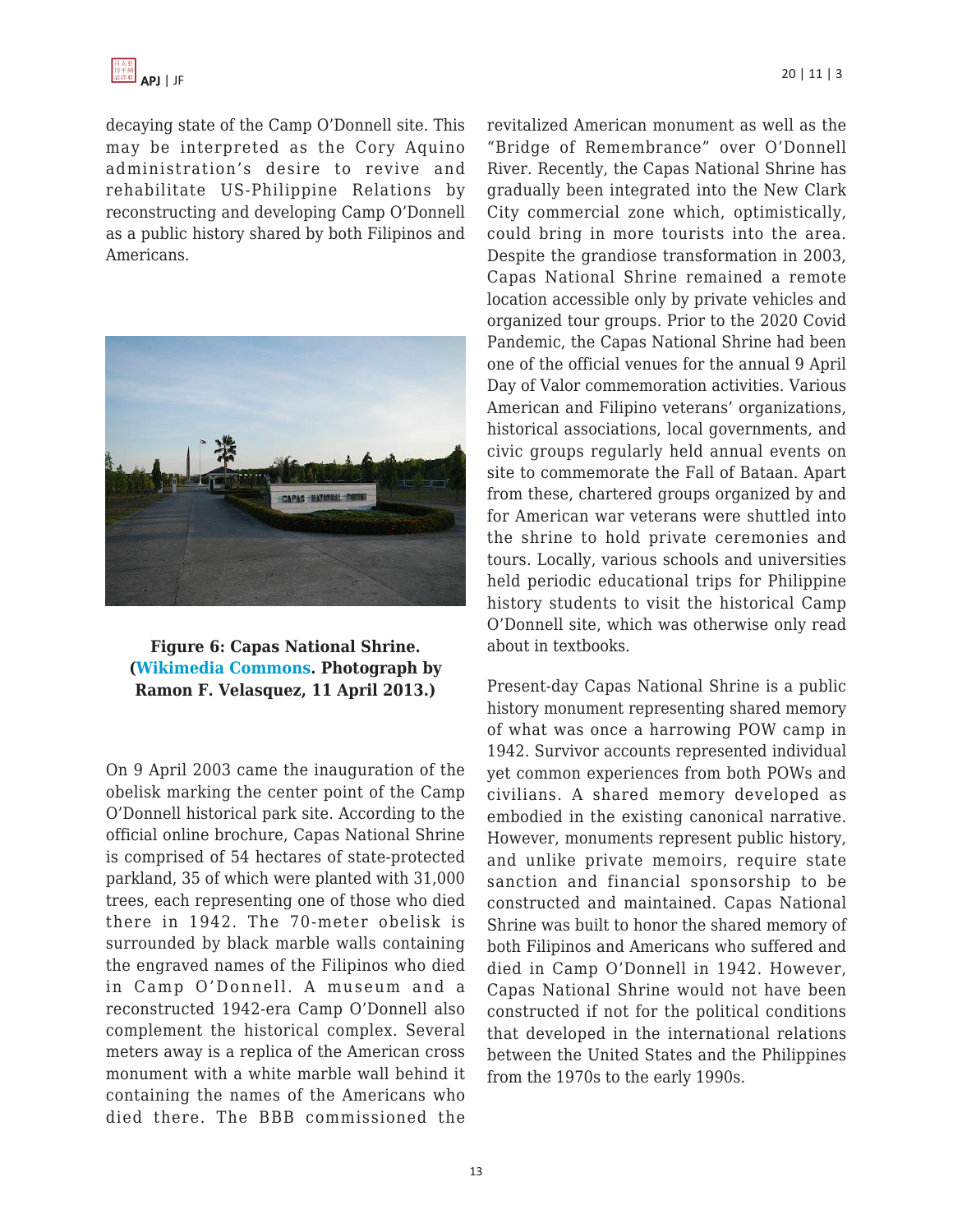

**Figure 7: "Omnia Pro Patria in Capas National Shrine, a cross dedicated to fallen American soldiers in Bataan during Japanese occupation." [\(Wikimedia](https://commons.wikimedia.org/wiki/File:Omnia_Pro_Patria_in_Capas_National_Shrine.jpg) [Commons.](https://commons.wikimedia.org/wiki/File:Omnia_Pro_Patria_in_Capas_National_Shrine.jpg) Photograph by Julan Shirwood Nueva, 6 November 2019.)**

#### **Shared Memory and Public History: Conclusions**

This article has analyzed how the various participants remembered and memorialized their wartime experiences at Camp O'Donnell. Published American and Filipino POW accounts are numerous yet consistent in remembering Camp O'Donnell as a place where they suffered horrendously and witnessed tens of thousands of their compatriots die of diseases in the most miserable conditions. Civilian accounts share in the memory of hardships and deprivations presented by the corpus of POW accounts. Accounts from the perspectives of relatives, POWs, and representatives of private organizations corroborate the narratives of hardship and deprivation in the camp. Notwithstanding, the local community has been dragged into becoming active participants in what has become a collective shared experience and memory of Camp O'Donnell. Both POW narratives and civilian accounts have contributed to the shared memory that has developed into a standard canonical narrative of the Camp O'Donnell story.

Apart from the published accounts which constitute the individual and collective shared experiences of the participants in the Camp O'Donnell tragedy, shrines and monuments were built to immortalize official histories. Public history in the form of war monuments represents the goal of immortalizing the shared memory of the events of 1942. In the case of these monuments, they themselves constitute histories behind the public history, which may be explained using the framework of the politics of mourning. The very first monument, the white cross for the American war dead, was an awkward but failed attempt by the Japanese to reach out to the Americans. The fact that both Filipinos and Americans shared the same experience of struggle and hardship in Camp O'Donnell became part and parcel of the unbreakable bond between the Filipinos and the Americans in the postwar period. Despite an admittedly unequal relationship, the Camp O'Donnell experience became a common memory shared by both Filipinos and Americans. For most policymakers, the wartime struggle against a common enemy, Japan, defined the mutual interests of the United States and the Philippines.

Shared memories could have developed into lofty public histories. Unfortunately, this was not automatically the case as Camp O'Donnell did in fact become an almost lost and forgotten site of memory after 1945. Despite the abundance of references in the multitude of World War II accounts, Camp O'Donnell embodied a painful memory of defeat and dehumanization. The survivors were torn in their crusade to immortalize the past on the one hand, and their desire to heal and forget on the other. As a result, the standard historical memory regarding April 1942 almost always focused on Bataan and the Death March. The sufferings and deaths of the POWs in Camp O'Donnell appear as an after-thought, almost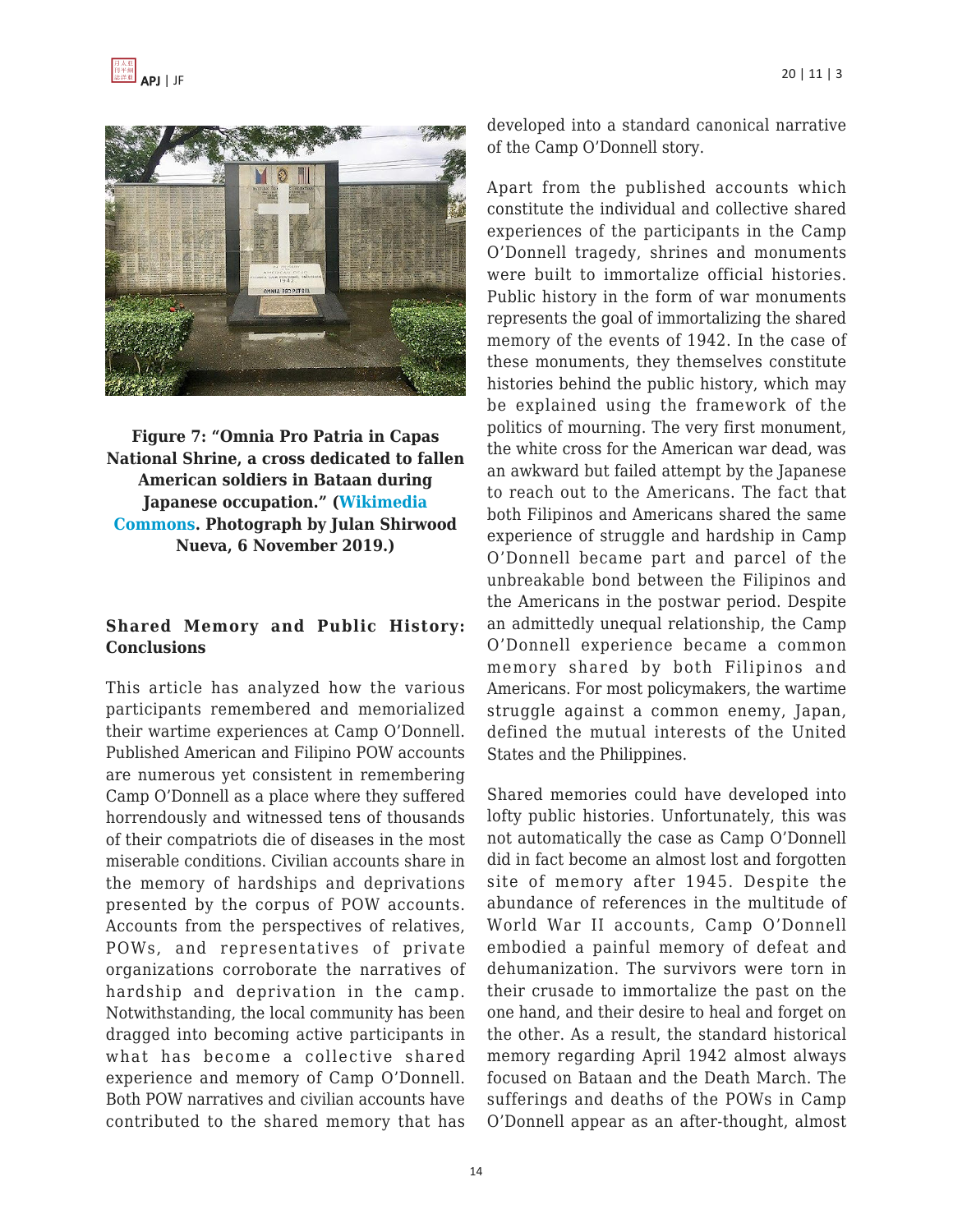completely forgotten. It is no wonder that, while the Bataan memorial is well developed and maintained, Camp O'Donnell would have been left to decay, if not for the strange events and a volcanic eruption that occurred in 1991. "Politics of Mourning" reminds us that public histories in the form of official state-sanctioned monuments are not without politics and pressures. At the moment, the Capas National Shrine represents not only shared memory but also public history.

# **References**

Agoncillo, Teodoro A. 2001. The Fateful Years: Japan's Adventure in the Philippines, 1941–1945. Quezon City: University of the Philippines Press.

Aquino, Corazon C. 1991. Proclamation No. 842 s. 1991. Reserving for National Shrine Purposes to be known as "Capas National Shrine" a Certain Portion of Clark Air Base Military Reservation Located in the Municipality of Capas, Province of Tarlac, Island of Luzon. [\[Accessed 21 February 2021](https://web.archive.org/web/20191109065524/https://www.officialgazette.gov.ph/1991/12/07/proclamation-no-842-s-1991/)].

Atienza, Romeo Y. 1946. (Sworn Statement). Allied Translator and Interpreter Section, "Trial Brief Homma Case Camp O'Donnell Case (File No. 10–1) Filipino Side" (Mimeographed), Bundle #6, Volume 75, National Archives [of the Republic of the Philippines].

Buencamino III, Felipe. 2003. Memoirs and Diaries of Felipe Buencamino III (1941–1944). Edited by Victor A. Buencamino, Jr. Makati City: Copy Cat Incorporated.

Boyt, Gene. 2004. Bataan: A Survivor's Story. Oklahoma: University of Oklahoma Press, Norman.

Campo, Darwin M. Capas National

Shrine. [[Accessed on 3 March 2021\]](https://pvao.gov.ph/capas-national-shrine/).

Capitly, Bonifacio E. 1953. "History of the Barrio of Aranguren," "Historical Data of Tarlac" Bureau of Public Schools. Microfilm. The National Library [of the Philippines]. Roll Number 72.

Castro, Lilia S. Socorro M. Salak, and Liberata M. Bonifacio. 1953. "Historical Data for the Town of Capas," "Historical Data of Tarlac." Bureau of Public Schools. Microfilm. The National Library, Roll Number 72.

Cojuangco, Margarita R. 1997. Tarlac: Prehistory to World War II. Esmeralda Cunanan (ed.). Tarlac, Tarlac: The Tarlac Provincial Government, The Sangguniang Panlalawigan ng Tarlac, and The Tarlac Provincial School Board.

Cross, Russell G. 2015. In the Rays of the Rising Sun: The True Story of Private Glen E. Kuskie's Survival As A Member of the US Army 31st Infantry Regiment During World War II. North Carolina: First Lulu.com.

De Veyra, Manuel E. 1991. Doctor in Bataan. Quezon City: New Day Publishers.

Dyess, William E. 1944. The Dyess Story: The Eyewitness Account of the Death March from Bataan and the Narrative of Experiences in Japanese Prison Camps and of Eventual Escape. New York: G.P. Putnam's Sons.

Gloria, Claro C. 1978. All The Way From Bataan to O'Donnell. Quezon City, s.n.

Hayase, Shinzō. 2010. A Walk Through War Memories in Southeast Asia. Quezon City: New Day Publishers.

Ingle, Donald F. 1981. (Direct examination statement). Transcript of the Proceedings in Open Session, Pages 12,393–14,954, vol. 6, The Tokyo War Crimes Trial: The Complete Transcripts of the Proceedings of the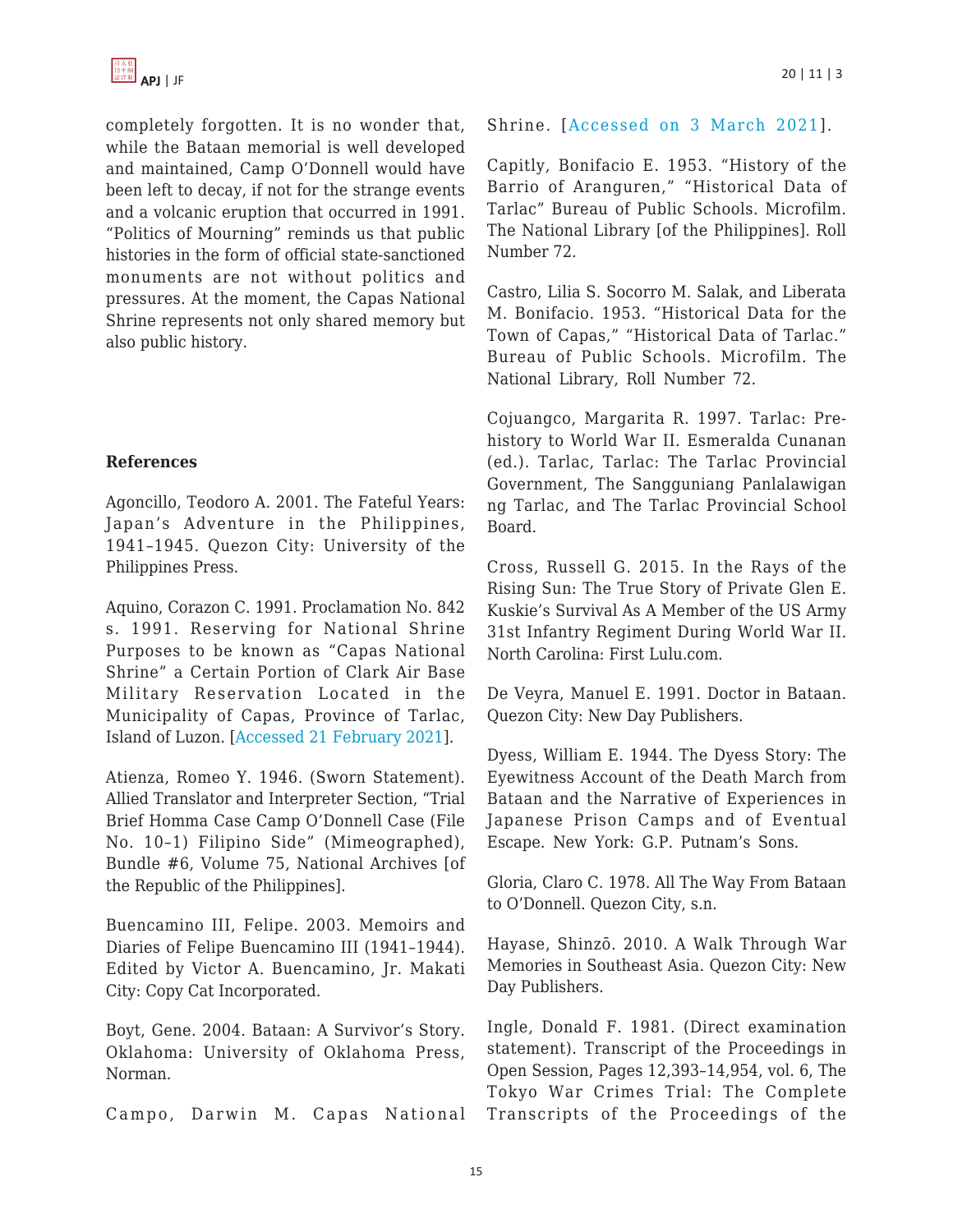International Military Tribunal for the Far East in Twenty-Two Volumes. John R. Pritchard and Sonia M. Zaide (eds.). New York and London: Garland Publishing.

Jordanova, Ludmilla. 2006. History in Practice. New York: Hodder Arnold.

Legarda, Jr., Benito P. 2003. Occupation '42. Manila: De la Salle University Press.

Legarda, Jr., Benito P. 2016. Occupation 1942-1945. Quezon City: Vibal Foundation, Inc.

Lichauco, Marcial P. 2005. Dear Mother Putnam: A Diary of the Second World War in the Philippines. Quezon City: VJ Graphic Arts, Inc.

McManus, John C. 2019. Fire and Fortitude. New York: Penguin Random House.

McMurray, Marisse R. 1996. Tide of Time. Makati City: Jose Cojuangco and Sons.

Nakano Satoshi. 2003. "The Politics of Mourning." In Ikehata Setsuho and Lydia N. Yu-Jose (eds.) Philippines-Japan Relations. Quezon City: Ateneo de Manila University Press.

National War Crimes Office. "People of the Philippines vs. Yoshio Tsuneyoshi," Mimeographed. Bundle #69, Volumes I, II, and III (National Archives).

Nieva, Antonio A. 1997. The Fight for Freedom: Remembering Bataan and Corregidor. Quezon City: New Day Publishers.

Noell, Jr., Livingston P. No date. "Remember How They Starved Us!" Packet #10. Herman E. Molen and the National Medical Research Commission (eds.). USA: American Ex-POW Incorporated.

Olson, John E. 1985. O'Donnell: Andersonville of the Pacific. Lake Quivira, Kansas: Selfpublished.

Olson, Randy. 2020. The Sack of Cement Cross: John Olson's Last Military Campaign. [[Accessed](https://www.facebook.com/watch/?v=1000587743712632) [31 January 2021](https://www.facebook.com/watch/?v=1000587743712632)].

Ongpauco, Fidel L. 1986. They Refused to Die: True Stories About World War II Heroes in the Philippines, 1941–1945. Manila: Vera-Reyes.

Pestaño-Jacinto, Pacita. 2010. Living with the Enemy: A Diary of the Japanese Occupation. Pasig City: Anvil Publishing Incorporated.

Poweleit, Alvin C. 1975. USAFFE: The Loyal Americans and Faithful Filipinos: A Saga of Atrocities Perpetrated During the Fall of the Philippines, the Bataan Death March, and Japanese Imprisonment and Survival. Place of publication not identified: Self-published.

Shenon, Philip. 16 Sept 1991. "Philippine Senate Votes to Reject US Base Renewal." The New York Times. [[Accessed 5 March 2021](https://www.nytimes.com/1991/09/16/world/philippine-senate-votes-to-reject-us-base-renewal.html)].

Sneddon, Murray M. 2000. Zero Ward: A Survivor's Nightmare. Bloomington, IN: iUniverse.

Tenney, Lester I. 2000. My Hitch in Hell: The Bataan Death March. Washington, DC: Potomac Books.

National Parks Service (USA). 2017. "The Sack of Cement Cross." [\[Accessed 20 January 2021\]](https://www.nps.gov/ande/learn/historyculture/sackofcementcross.htm#:~:text=The%20Camp%20O’%20Donnell%20Sack,the%20fierce%20battle%20for%20Bataan).

Tsuneyoshi, Yoshio. 1945. (Statement from cross examination). National War Crimes Office. "People of the Philippines vs. Yoshio Tsuneyoshi." 3 vols. Mimeographed. Bundle #69, Volumes I, II, and III. National Archives.

This article is a part of **The Special Issue: Re-examining Asia-Pacific War Memories:**